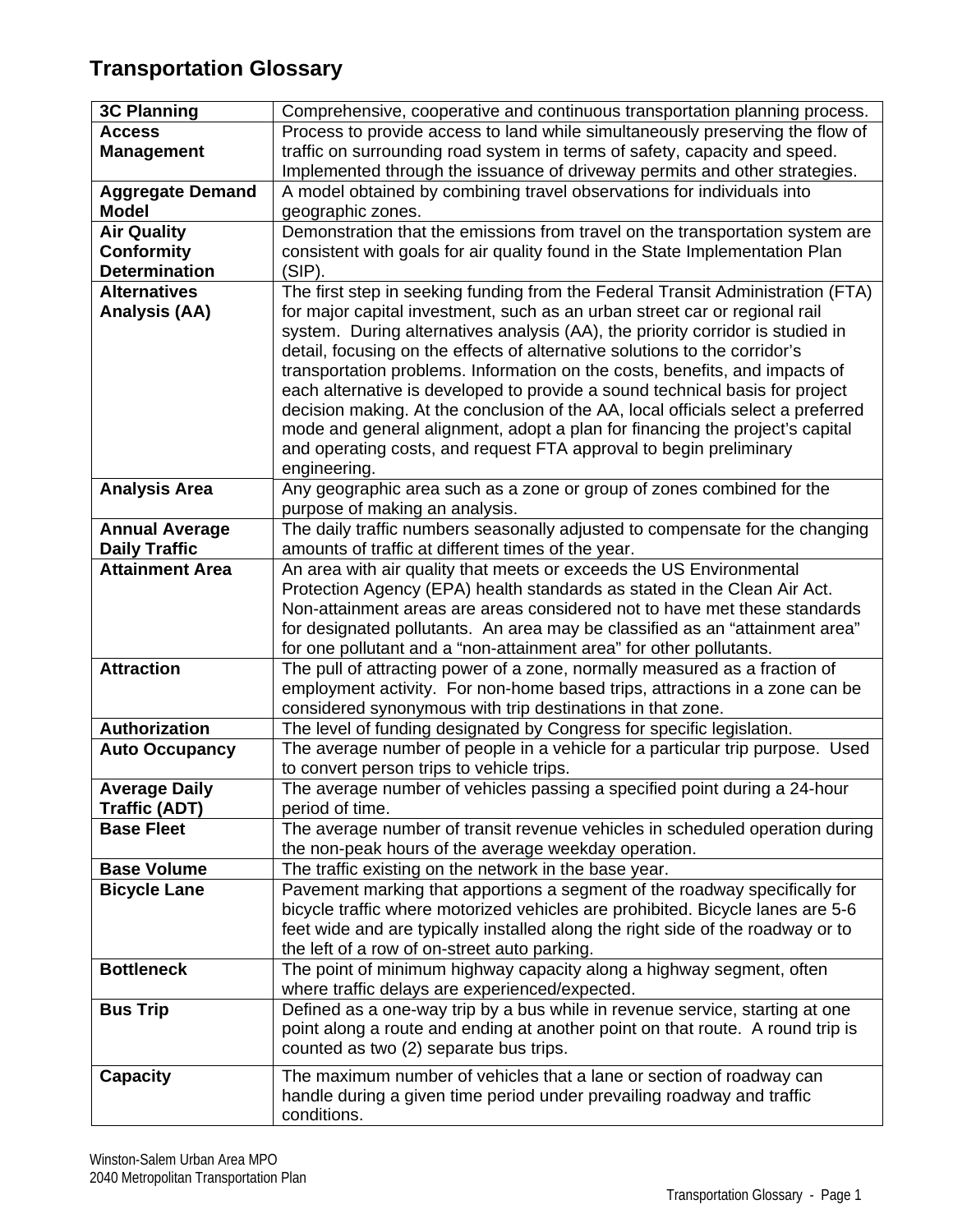| <b>Carbon Monoxide</b>      | A colorless, odorless, tasteless gas formed as a result of incomplete fuel                                                                                        |
|-----------------------------|-------------------------------------------------------------------------------------------------------------------------------------------------------------------|
| (CO)                        | combustion. Human activities (i.e., transportation uses, industrial processes,                                                                                    |
|                             | lawn mowing, etc.) are the largest sources of CO production.                                                                                                      |
| Carpool                     | An arrangement in which two (2) or more occupants, including the driver,                                                                                          |
|                             | share the use and/or cost of traveling/commuting between at least two (2)                                                                                         |
|                             | fixed points on a regular basis.                                                                                                                                  |
| <b>Central Business</b>     | An area of intense commercial development in the center of a city.                                                                                                |
| <b>District (CBD)</b>       |                                                                                                                                                                   |
| <b>Charette</b>             | A meeting to resolve a problem or issue. Within a specified time frame,                                                                                           |
|                             | participants work together to reach a resolution.                                                                                                                 |
| <b>Code of Federal</b>      | The set of the general and permanent rules published in the Federal Register                                                                                      |
| <b>Regulations (CFR)</b>    | by the Executive departments and agencies of the federal government. The                                                                                          |
|                             | Code is divided into 50 titles that represent areas subject to federal regulation.                                                                                |
| <b>Collector Street</b>     | The roadways servicing traffic between thoroughfares and local roadways.                                                                                          |
|                             | These roadways are mainly used for traffic movements within residential,                                                                                          |
|                             | commercial, and industrial areas.                                                                                                                                 |
| <b>Community Impact</b>     | Process to evaluate the effects of a transportation plan or project on a                                                                                          |
| <b>Assessment (CIA)</b>     | community and its quality of life.                                                                                                                                |
| <b>Commuter Rail</b>        | The portion of main-line railroad transportation operations which encompass                                                                                       |
|                             | passenger train service for local, short-distance travel between a central                                                                                        |
|                             | business district and nearby suburbs.                                                                                                                             |
| <b>Complete Streets</b>     | Roads designed and operated to enable safe, attractive, and comfortable                                                                                           |
|                             | access and travel for all users, including pedestrians, bicyclists, transit users,                                                                                |
|                             | and motorists.                                                                                                                                                    |
| Comprehensive               | A planning process that requires the inclusion and careful consideration of the                                                                                   |
| Plan                        | impacts, one upon the other, of land use, transportation, water/sewer,                                                                                            |
|                             | recreation, health, and other concerns. Usually published as the guide or                                                                                         |
| <b>Comprehensive</b>        | blueprint for future policy decisions.                                                                                                                            |
| <b>Transportation Plan</b>  | A plan required by NCDOT designed to serve as an official guide to providing<br>a well-coordinated, efficient, and economical transportation system utilizing all |
| (CTP)                       | modes of transportation. The CTP supersedes the Thoroughfare Plan. As                                                                                             |
|                             | required by NCDOT, the CTP currently includes a Street & Highway Map, a                                                                                           |
|                             | Public Transportation & Rail Map, a Bicycle Map, and a Street & Highway                                                                                           |
|                             | table containing information such as road width, right-of-way width, traffic                                                                                      |
|                             | volumes and capacities, and the presence of transit and bicycle facilities.                                                                                       |
| <b>Conformity</b>           | Process to assess the compliance of any transportation plan, program, or                                                                                          |
|                             | project with air quality implementation plans. The conformity process is                                                                                          |
|                             | defined by the Clean Air Act.                                                                                                                                     |
| <b>Conformity</b>           | Demonstration that when the projects planned in the TIP and LRTP are                                                                                              |
| <b>Analysis</b>             | implemented, the area will not exceed allowable motor vehicle emissions                                                                                           |
|                             | thresholds (emission budgets.)                                                                                                                                    |
| <b>Conformity Finding</b>   | Statement that the projects contained in the MTIP are essentially consistent                                                                                      |
|                             | with those listed in the LRTP and no new Conformity Analysis is needed to                                                                                         |
|                             | account for noted differences.                                                                                                                                    |
| <b>Congestion</b>           | The level at which transportation system performance is no longer acceptable                                                                                      |
|                             | to the traveling public due to traffic interference.                                                                                                              |
| <b>Congestion</b>           | A systematic process that provides information on transportation system                                                                                           |
| <b>Management</b>           | performance to decision makers for selecting and implementing strategies to                                                                                       |
| <b>Processes (CMP)</b>      | manage existing and handle new facilities so that traffic congestion is                                                                                           |
|                             | alleviated. Required for Transportation Management Areas.                                                                                                         |
| <b>Congestion</b>           | Program directing funding towards transportation projects in non-attainment                                                                                       |
| <b>Mitigation &amp; Air</b> | areas for ozone and carbon monoxide (CO). These projects will aid in                                                                                              |
| <b>Quality (CMAQ)</b>       | achieving attainment.                                                                                                                                             |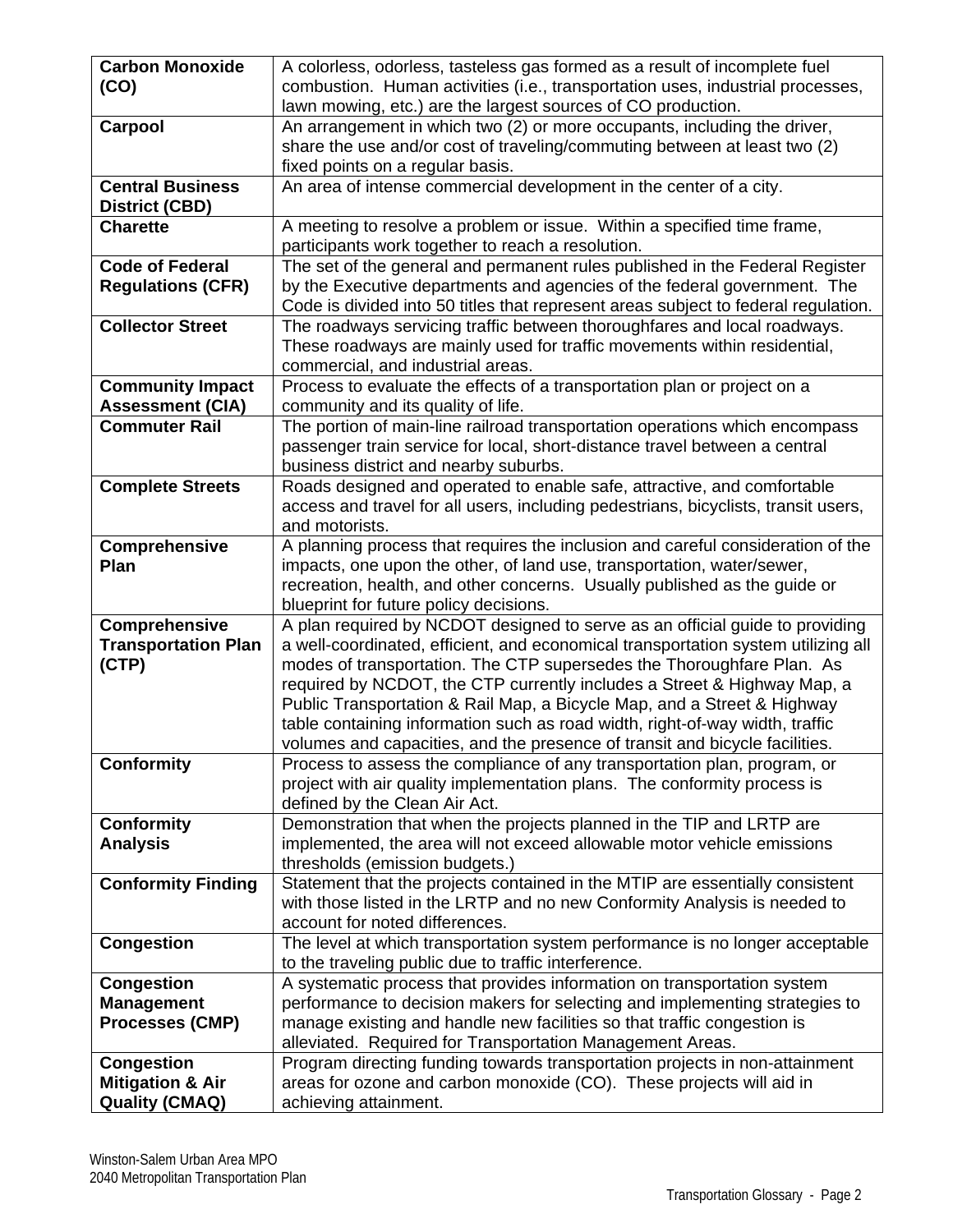| <b>Context Sensitive</b><br><b>Solutions/Context</b><br><b>Sensitive Design</b> | An approach to transportation decision-making and design that considers the<br>communities and land uses which streets, roads, and highways pass through.<br>Seeks to balance the need to move vehicles efficiently and safely with other<br>desirable outcomes.                                                                                                                                                                                                                                                                                                    |
|---------------------------------------------------------------------------------|---------------------------------------------------------------------------------------------------------------------------------------------------------------------------------------------------------------------------------------------------------------------------------------------------------------------------------------------------------------------------------------------------------------------------------------------------------------------------------------------------------------------------------------------------------------------|
| <b>Daily Vehicle Miles</b><br><b>Traveled (VMT)</b>                             | The total number of miles driven per day in a specified area by all vehicle<br>types.                                                                                                                                                                                                                                                                                                                                                                                                                                                                               |
| <b>Deadhead Miles</b>                                                           | Miles a transit or freight vehicle travels without passengers or cargo on board,<br>respectively.                                                                                                                                                                                                                                                                                                                                                                                                                                                                   |
| <b>Demand Response</b><br><b>System</b>                                         | Passenger trips are generated by calls from passengers to the transit<br>dispatcher who, on demand, responds by dispatching a vehicle to provide a<br>$trip - a non-fixed route transit system.$                                                                                                                                                                                                                                                                                                                                                                    |
| <b>Destinations</b><br><b>Divided Highway</b>                                   | The zone in which a trip terminates.<br>A multi-lane facility with a positive barrier median or a median at least four (4)<br>feet in width.                                                                                                                                                                                                                                                                                                                                                                                                                        |
| <b>Donor State</b>                                                              | States that contribute more to the Highway Trust Fund than they receive back<br>in Federal Highway project spending.                                                                                                                                                                                                                                                                                                                                                                                                                                                |
| <b>Emissions Budget</b>                                                         | The part of the State Implementation Plan (SIP) that identifies the allowable<br>emissions levels mandated by the National Ambient Air Quality Standards<br>(NAAQS), for certain pollutants. The emissions levels are used for<br>determining attainment, in emission reduction strategies, maintenance<br>demonstrations, etc.                                                                                                                                                                                                                                     |
| <b>Environmental</b><br><b>Justice (EJ)</b>                                     | Environmental Justice (EJ) comes from Title VI of the Civil Rights Act (1964).<br>Section 601 states, "No person in the United States shall, on the ground of<br>race, color, or national origin be excluded from participation in, be denied the<br>benefits of, or be subjected to discrimination under any program or activity<br>receiving Federal financial assistance." Section 602 of Title VI requires each<br>federal department and agency to issue rules or regulations to ensure that<br>programs and activities are in compliance with Title VI goals. |
| <b>Environmental</b><br><b>Impact Statement</b><br>(EIS)                        | Federally required environmental study for projects with potentially significant<br>environmental effects.                                                                                                                                                                                                                                                                                                                                                                                                                                                          |
| <b>Environmental</b><br><b>Protection Agency</b><br>(EPA)                       | The Federal regulatory agency responsible for administering and enforcing<br>the Federal environmental laws, including the Clean Air Act, the Clean Water<br>Act, etc.                                                                                                                                                                                                                                                                                                                                                                                              |
| <b>Equity Formula</b>                                                           | Formula established in North Carolina in 1989 to divide Highway Fund and<br>Highway Trust Fund dollars among NCDOT's fourteen (14) operations<br>Divisions based on three primary elements: the uncompleted portion of the<br>intrastate highway system; equal share; and population.                                                                                                                                                                                                                                                                               |
| <b>Exclusive Lane</b>                                                           | A preferential lane, separated from the general-purpose lanes, used for high<br>occupancy vehicles.                                                                                                                                                                                                                                                                                                                                                                                                                                                                 |
| <b>Expressway</b>                                                               | A divided highway for through traffic with partial access control, including<br>grade-separations at most, if not all, major intersections.                                                                                                                                                                                                                                                                                                                                                                                                                         |
| <b>Federal Functional</b><br><b>Classification</b><br><b>System</b>             | Federal Functional Classification is the system by which roads are grouped<br>according to the type of service and amount of traffic the facility<br>carries. Functional Classification is used to determine design standards of<br>roads and determines Federal Aid funding eligibility. Functional Classification<br>is assigned to roads using federal guidelines and is approved by FHWA.                                                                                                                                                                       |
| <b>Federal Highway</b><br><b>Administration</b><br>(FHWA)                       | The FHWA is part of the US Department of Transportation, responsible for<br>administering all Federal-Aid Highway funds and programs.                                                                                                                                                                                                                                                                                                                                                                                                                               |
| <b>Federal Transit Ad-</b><br>ministration (FTA)<br><b>Fixed-Route Service</b>  | The FTA is part of the US Department of Transportation, responsible for<br>administering all Federal-Aid public transportation funds and programs.<br>Transit system where vehicles follow a predetermined route and schedule.                                                                                                                                                                                                                                                                                                                                      |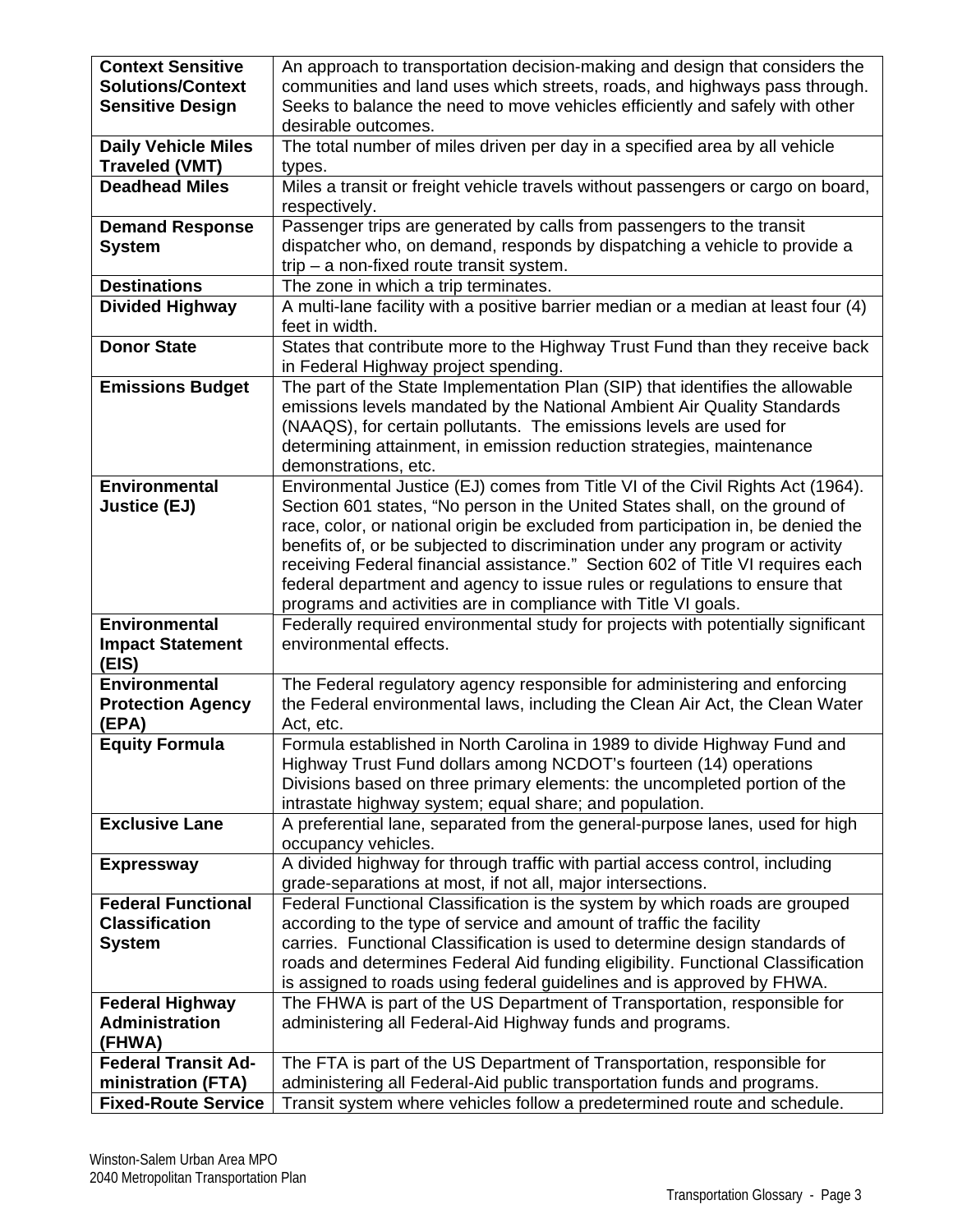| <b>Forecasting</b>                         | The process of determining the future land use patterns, socioeconomic                                                                                        |
|--------------------------------------------|---------------------------------------------------------------------------------------------------------------------------------------------------------------|
|                                            | information, and trip-generating variables within a study area.                                                                                               |
| <b>Freeway</b>                             | A divided highway with full control of access, with no crossings at grade.                                                                                    |
| <b>Functional</b>                          | Classification of urban and rural roadways based on their usage, capacity and                                                                                 |
| <b>Classification</b>                      | speed. Generally, the classification will help determine such things as the                                                                                   |
|                                            | road's width, the type of construction materials used, the design speed of the                                                                                |
|                                            | road, the right-of-way width, etc.                                                                                                                            |
| Greenway                                   | A bicycle and pedestrian facility, separated from the roadway, that provides                                                                                  |
|                                            | transportation and recreation opportunities for non-motorized modes of travel.                                                                                |
|                                            | Greenways are typically 10-12 feet wide and are usually established along<br>natural corridors, such as rivers and creeks or along utility corridors, such as |
|                                            | railroad rights-of-way or power lines.                                                                                                                        |
| <b>Headway</b>                             | The time interval between successive transit vehicles crossing a given point                                                                                  |
|                                            | (i.e., time between buses along a transit route).                                                                                                             |
| <b>Heavy Rail</b>                          | Electric rail transit system with exclusive right-of-way and high volumes of                                                                                  |
|                                            | passengers - generally called subways, elevated trains (els) and/or metros.                                                                                   |
| <b>Highway Perfor-</b>                     | The system used by the FHWA to provide information to Congress, the                                                                                           |
| mance Monitoring                           | States, and the public on the extent and physical condition of the nation's                                                                                   |
| <b>System (HPMS)</b>                       | highway system, as well as its use, performance and needs.                                                                                                    |
| <b>Horizon Year</b>                        | The intermediate years identified within the Long Range Transportation Plan                                                                                   |
|                                            | (LRTP) and Air Quality Conformity Determination Report in which projects                                                                                      |
|                                            | must be complete and open for service and meet air quality conformity                                                                                         |
|                                            | budgets determined within the State Implementation Plan (SIP). Generally,                                                                                     |
|                                            | cover a ten-year span, but may be shorter in duration in the early years of the                                                                               |
|                                            | plan.                                                                                                                                                         |
| <b>Inspection and</b>                      | An emissions testing and inspection program implemented by states to                                                                                          |
| <b>Maintenance</b><br>Program (I/M)        | ensure that the emissions control devices installed on vehicles are properly<br>maintained.                                                                   |
| <b>Intermodal</b>                          | The ability to connect different modes of transportation.                                                                                                     |
| <b>Intermodal Facility</b>                 | A transportation system element that accommodates and interconnects                                                                                           |
|                                            | different modes of transportation (i.e., park and ride lots, airports, bus                                                                                    |
|                                            | terminals, train terminals, etc.)                                                                                                                             |
| <b>Intermodal Surface</b>                  | Federal law that went into effect in 1991 that provided authorizations for                                                                                    |
| <b>Transportation</b>                      | highway, safety, and transit spending. The purpose of the act was to develop                                                                                  |
| <b>Efficiency Act</b>                      | a nationwide intermodal transportation system that was economically and                                                                                       |
| (ISTEA)                                    | environmentally sound. It was replaced in 1998 by TEA-21 (which in turn was                                                                                   |
|                                            | replaced by SAFETEA-LU in 2005).                                                                                                                              |
| <b>Intermodal System</b>                   | A transportation network for moving people and goods through various modes                                                                                    |
|                                            | of transportation.                                                                                                                                            |
| <b>Interstate Highway</b><br><b>System</b> | An integrated and managed system of expressways connecting most major<br>US cities. Part of the National Highway System that receives special funding         |
|                                            | and maintenance considerations.                                                                                                                               |
| <b>Lead Planning</b>                       | Official recipient of Section 104 (PL) funds designated under Title 23 of the                                                                                 |
| <b>Agency (LPA)</b>                        | US Code. The Lead Planning Agency (LPA) for the Winston-Salem Urban                                                                                           |
|                                            | Area MPO is the City of Winston-Salem's Department of Transportation                                                                                          |
|                                            | (WSDOT). As the LPA, WSDOT is the primary recipient of both State and                                                                                         |
|                                            | Federal transportation planning funds. Also, the LPA is responsible for the                                                                                   |
|                                            | day-to-day administration of all MPO functions.                                                                                                               |
| Legacy                                     | Legacy, A Development Guide for the New Century in Winston-Salem and                                                                                          |
|                                            | Forsyth County, North Carolina is the comprehensive plan prepared by the                                                                                      |
|                                            | City-County Planning Board and adopted by all the jurisdictions in Forsyth                                                                                    |
|                                            | County in 2001.                                                                                                                                               |
| <b>Legacy 2030 Update</b>                  | Update of the Legacy Comprehensive Plan prepared by the City-County                                                                                           |
|                                            | Planning Board. Legacy 2030 was adopted City of Winston-Salem and                                                                                             |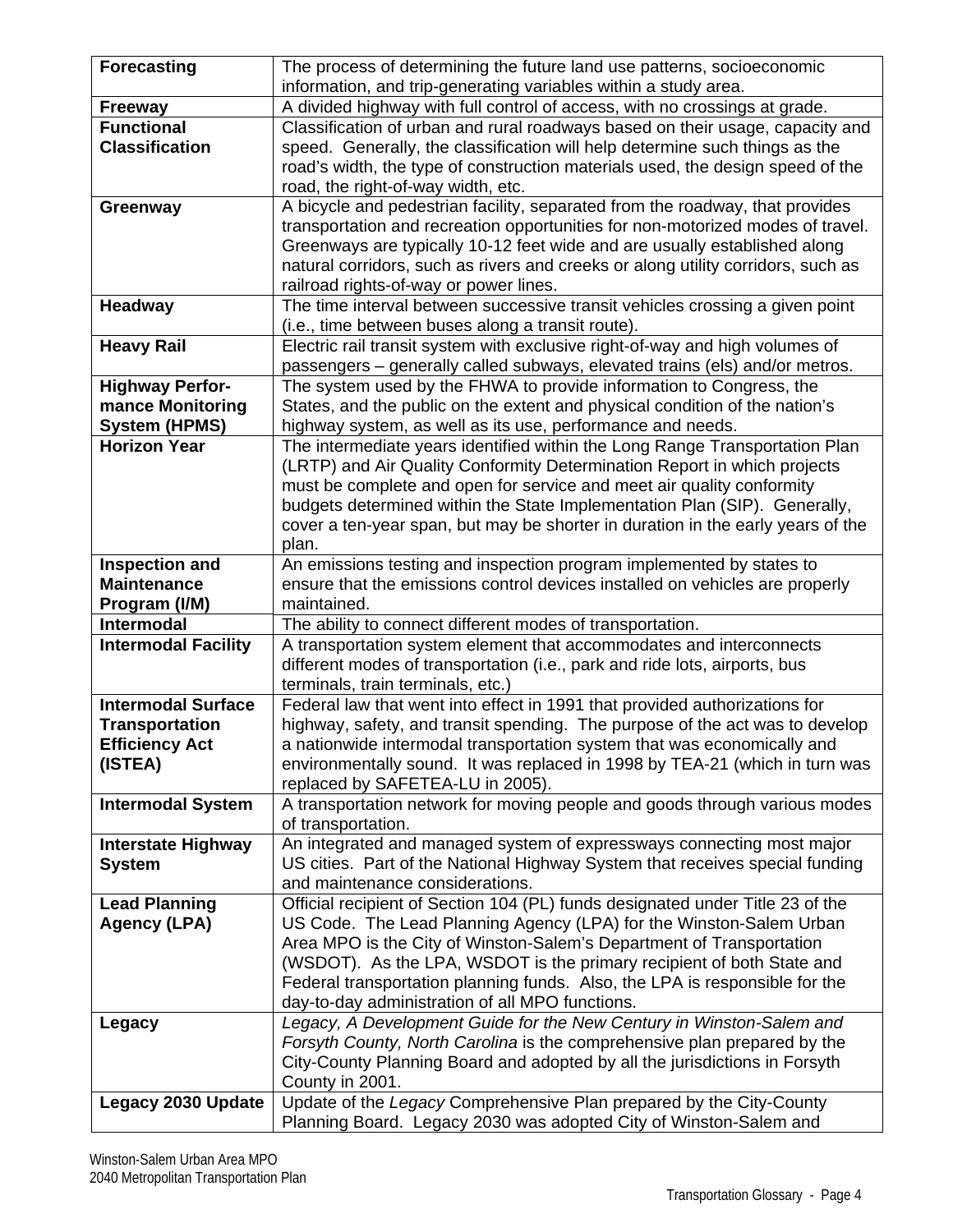|                                               | Forsyth County in 2012 and all other jurisdictions in Forsyth County in 2012 or<br>2013.                                                                  |
|-----------------------------------------------|-----------------------------------------------------------------------------------------------------------------------------------------------------------|
| <b>Level of Service</b>                       | A set of qualitative descriptions of a transportation system's performance.                                                                               |
| (LOS)                                         | The Highway Capacity Manual defines levels of service for intersection and                                                                                |
|                                               | highways operations, with ratings that range from A (the best) to F (the worst).                                                                          |
| <b>Life Cycle Analysis</b>                    | Procedures for evaluating the economic worth of one or more projects or                                                                                   |
|                                               | investments by discounting future costs of the life of the project or investment.                                                                         |
| <b>Light Rail</b>                             | Electric rail transit systems with smaller capacities and designed to serve                                                                               |
|                                               | smaller areas than heavy rail systems - generally called streetcars and/or                                                                                |
|                                               | trolleys.                                                                                                                                                 |
| Link                                          | A section of the highway network between two (2) points or nodes.                                                                                         |
| <b>Local Street</b>                           | Roadways used primarily for direct access to residential, commercial,<br>industrial, or to other abutting property. They generally do not include         |
|                                               | roadways carrying through traffic.                                                                                                                        |
|                                               |                                                                                                                                                           |
| <b>Long Range</b>                             | Former name for the federally mandated 20-year transportation plan that                                                                                   |
| <b>Transportation Plan</b>                    | provides guidance in the development of an efficient, multi-modal                                                                                         |
| (LRTP)                                        | transportation system. Now referred to as the Metropolitan Transportation                                                                                 |
|                                               | Plan (MTP).                                                                                                                                               |
| <b>Maintenance Area</b>                       | Any geographical region of the US that the EPA designates as a maintenance                                                                                |
| <b>Metropolitan Area</b>                      | area for transportation-related pollutants for which NAAQS rules exist.<br>The boundary of the area within the MPOs transportation planning jurisdiction. |
| <b>Boundary (MAB)</b>                         |                                                                                                                                                           |
| <b>Metropolitan</b>                           | The organization designated by law with lead responsibility for developing                                                                                |
| <b>Planning</b>                               | transportation plans and programs for urbanized areas with populations of                                                                                 |
| <b>Organization (MPO)</b>                     | 50,000 or more.                                                                                                                                           |
| <b>Metropolitan</b>                           | Federally mandated 20-year transportation plan that provides guidance in the                                                                              |
| <b>Transportation Plan</b>                    | development of an efficient, multi-modal transportation system. Previously                                                                                |
| (MTP)<br><b>Mobile Source</b>                 | called the Long Range Transportation Plan (LRTP).<br>Include motor vehicles, aircraft, seagoing vessels, and other transportation                         |
|                                               | modes. The mobile source related pollutants are carbon monoxide (CO),                                                                                     |
|                                               | volatile organic compounds (VOCs), nitrogen oxides (NOx), and particulate                                                                                 |
|                                               | matter ( $PM2.5$ ).                                                                                                                                       |
| <b>Mobility</b>                               | Ease of movement within the transportation system, a function of available                                                                                |
|                                               | transportation options and the abilities/ opportunities of the individual traveler.                                                                       |
|                                               | Individuals who are "mobility-limited" are those for whom it is difficult or                                                                              |
|                                               | impossible to use traditional transportation facilities.                                                                                                  |
| <b>Mode of Travel</b>                         | Refers to the type of transportation used, such as automobile, transit,<br>pedestrian, bicycle, etc.                                                      |
| <b>Moving Ahead for</b>                       | Federal Act approved in July 2012 authorizing federal surface transportation                                                                              |
| Progress in the 21 <sup>st</sup>              | programs through FY2014. Replaces SAFETEA-LU. Includes a focus on                                                                                         |
| Century (MAP-21)                              | performance and outcomes, but continues many existing programs.                                                                                           |
| <b>Multimodal</b>                             | Used to describe a transportation system that is designed to serve more than                                                                              |
|                                               | one mode of transportation, such as autos, transit, bikes, sidewalks, etc.                                                                                |
| <b>Multi-Use Path or</b>                      | A bicycle and pedestrian facility, separated from the roadway, that provides                                                                              |
| <b>Share-Use Path</b>                         | transportation and recreation opportunities for non-motorized modes of travel.                                                                            |
| <b>National Ambient</b><br><b>Air Quality</b> | Federal standards that set the allowable concentrations and exposure limits<br>for various pollutants. The EPA developed the standards in response to the |
| <b>Standards (NAAQS)</b>                      | Clean Air Act.                                                                                                                                            |
| <b>National</b>                               | The National Environmental Policy Act of 1969, as amended. Federal law                                                                                    |
| <b>Environmental</b>                          | that requires consideration of environmental impacts for all major                                                                                        |
| <b>Policy Act (NEPA)</b>                      | expenditures of federal funds.                                                                                                                            |
| <b>National Highway</b>                       | The national transportation system designated by Congress that includes the                                                                               |
| <b>System (NHS)</b>                           | Interstate Highway System and other nationally significant highways and                                                                                   |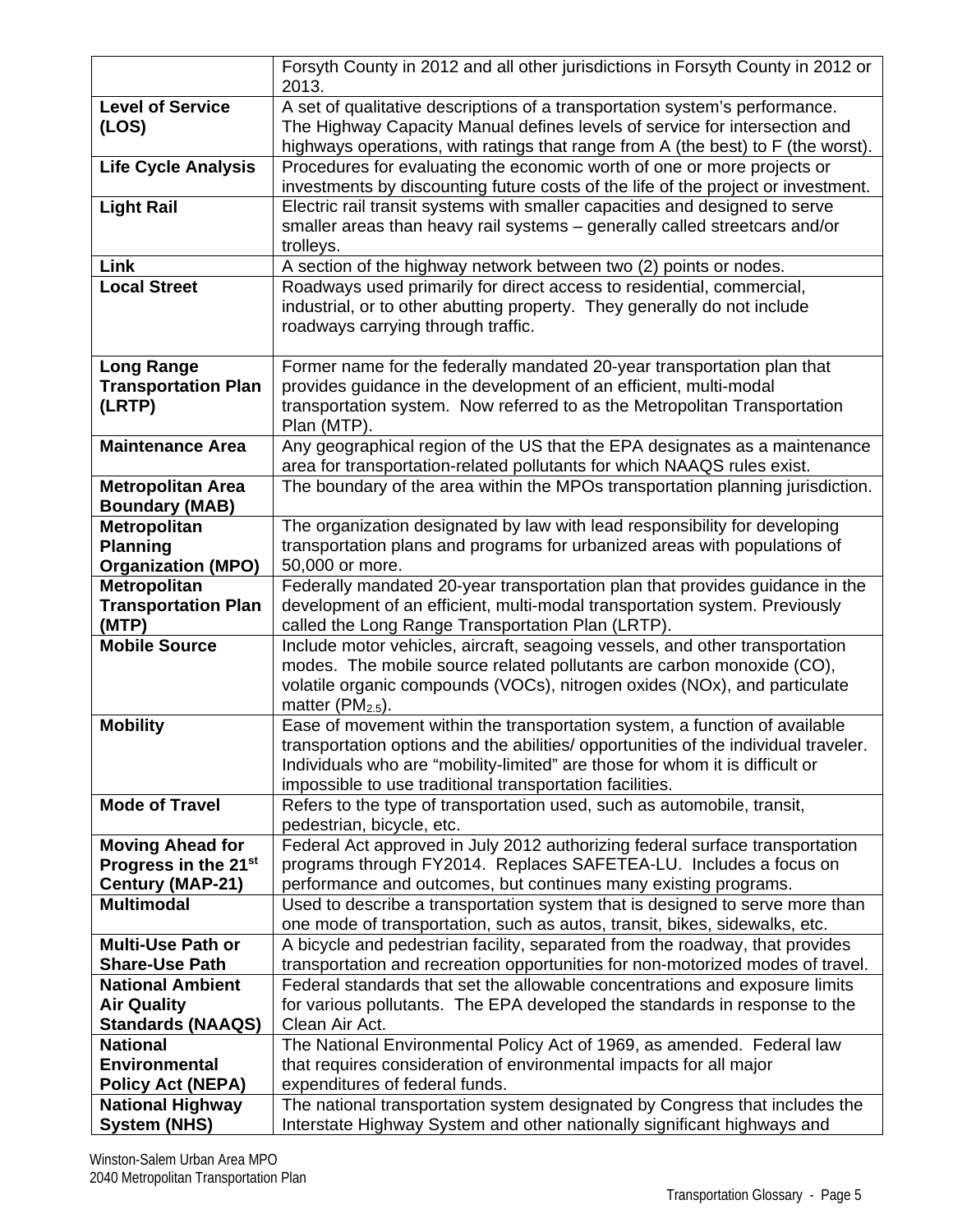|                                                 | thoroughfares used for interstate and interregional travel, national defense,                                                                                                                                |
|-------------------------------------------------|--------------------------------------------------------------------------------------------------------------------------------------------------------------------------------------------------------------|
|                                                 | intermodal connection, and interstate commerce.                                                                                                                                                              |
| <b>Network</b>                                  | A system of links in a transportation system.                                                                                                                                                                |
| <b>Node</b>                                     | A numbered point along a road section, usually located at intersections, used<br>to break the road down into manageable sections, or links, for analysis.                                                    |
| <b>Non-Attainment</b>                           | A geographical region of the US that the EPA has designated as not meeting                                                                                                                                   |
| Area                                            | the adopted air quality standards. See also "Attainment Area".                                                                                                                                               |
| <b>NOx</b>                                      | Oxides of Nitrogen: key precursor to smog. According to NCDAQ, roadway                                                                                                                                       |
|                                                 | sources produce around 31% of total NC NOx emissions.                                                                                                                                                        |
| Origin                                          | For transportation purposes, origin is defined as the location of beginning for a<br>trip (the zone in which the trip begins).                                                                               |
| Ozone (O <sub>3</sub> )                         | A colorless gas with a sweet odor. Ozone is not a direct emission from<br>transportation sources. It is a secondary pollutant formed when VOCs and                                                           |
|                                                 | NOx combine in the presence of sunlight. Ozone is associated with smog or<br>haze. While upper ozone layers protect us from harmful UV rays, ground-<br>level ozone produces unhealthy air in which to live. |
| <b>Paratransit Vehicle</b>                      | Any form of rubber-tired, high-occupancy vehicle, such as a taxi, van, etc.,                                                                                                                                 |
|                                                 | that is available for hire to the public. They generally do not operate on a<br>fixed route or schedule.                                                                                                     |
| <b>Particulate Matter</b>                       | Any material that exists as solid or liquid in the atmosphere. Particulate                                                                                                                                   |
| (PM)                                            | matter may be in the form of fly ash, soot, dust, fog, fumes, etc.                                                                                                                                           |
| <b>Passenger Miles</b>                          | The sum of the distance ridden by each passenger.                                                                                                                                                            |
| <b>Peak Direction</b>                           | The higher demand direction during a peak commuting period.                                                                                                                                                  |
| <b>Peak Hour</b>                                | The one-hour period during which the maximum amount of travel occurs.                                                                                                                                        |
|                                                 | Generally there is a morning peak and an afternoon peak. Peak hours can                                                                                                                                      |
|                                                 | apply to road sections, uses, etc., depending on the analytical need.                                                                                                                                        |
| <b>Preliminary</b>                              | First phase of project construction whereby the project scope and design are                                                                                                                                 |
| <b>Engineering</b>                              | begun.                                                                                                                                                                                                       |
| <b>Prospectus</b>                               | Document outlining responsibilities and procedures for carrying out the                                                                                                                                      |
|                                                 | cooperative transportation planning process. Defines ongoing work tasks                                                                                                                                      |
|                                                 |                                                                                                                                                                                                              |
|                                                 | cited in the Planning Work Program.                                                                                                                                                                          |
| <b>Public Participation</b>                     | The active and meaningful involvement of the public in the development of<br>transportation plans and programs.                                                                                              |
| <b>Public Participation</b>                     | Policy adopted based on the MPO's commitment to public participation for all                                                                                                                                 |
| <b>Policy</b>                                   | transportation plans and air quality conformity analysis reports. The process                                                                                                                                |
|                                                 | described in the policy provides for early and continuing involvement; full                                                                                                                                  |
|                                                 | public access to citizens, public agencies, transportation providers and                                                                                                                                     |
|                                                 | segments of the community affected by transportation plans; and clear,                                                                                                                                       |
|                                                 | accurate, and timely information.                                                                                                                                                                            |
| <b>Real Estate</b>                              | Statement listing real estate owned by Transportation Advisory Committee                                                                                                                                     |
| Disclosure (RED)                                | members/alternates, their extended family and their business associates.                                                                                                                                     |
| <b>Form</b>                                     | Under North Carolina law, the form must be submitted annually to the State                                                                                                                                   |
|                                                 | Ethics Commission.                                                                                                                                                                                           |
| <b>Road Diet</b>                                | Road diets are reallocation of excess roadway spaces (typically excess motor                                                                                                                                 |
|                                                 | vehicle lanes) to provide accommodations for cyclists, pedestrians, and/or                                                                                                                                   |
|                                                 | transit with maintaining a satisfactory level of service for motorists.                                                                                                                                      |
| <b>Rural Planning</b>                           | Partnerships among non-MPO counties, established to provide rural areas a                                                                                                                                    |
| <b>Organization (RPO)</b><br>Safe, Accountable, | greater voice in state transportation decisions affecting those areas.<br>Federal Act authorizing surface transportation programs for highways,                                                              |
| <b>Flexible, Efficient</b>                      | highway safety, and transit for the 5-year period 2005-2009. Replaced TEA-                                                                                                                                   |
| <b>Transportation</b>                           | 21. Included new programs, but continued many TEA-21 programs and                                                                                                                                            |
| <b>Equity Act: A</b>                            | initiatives. Replaced by MAP-21 in 2012.                                                                                                                                                                     |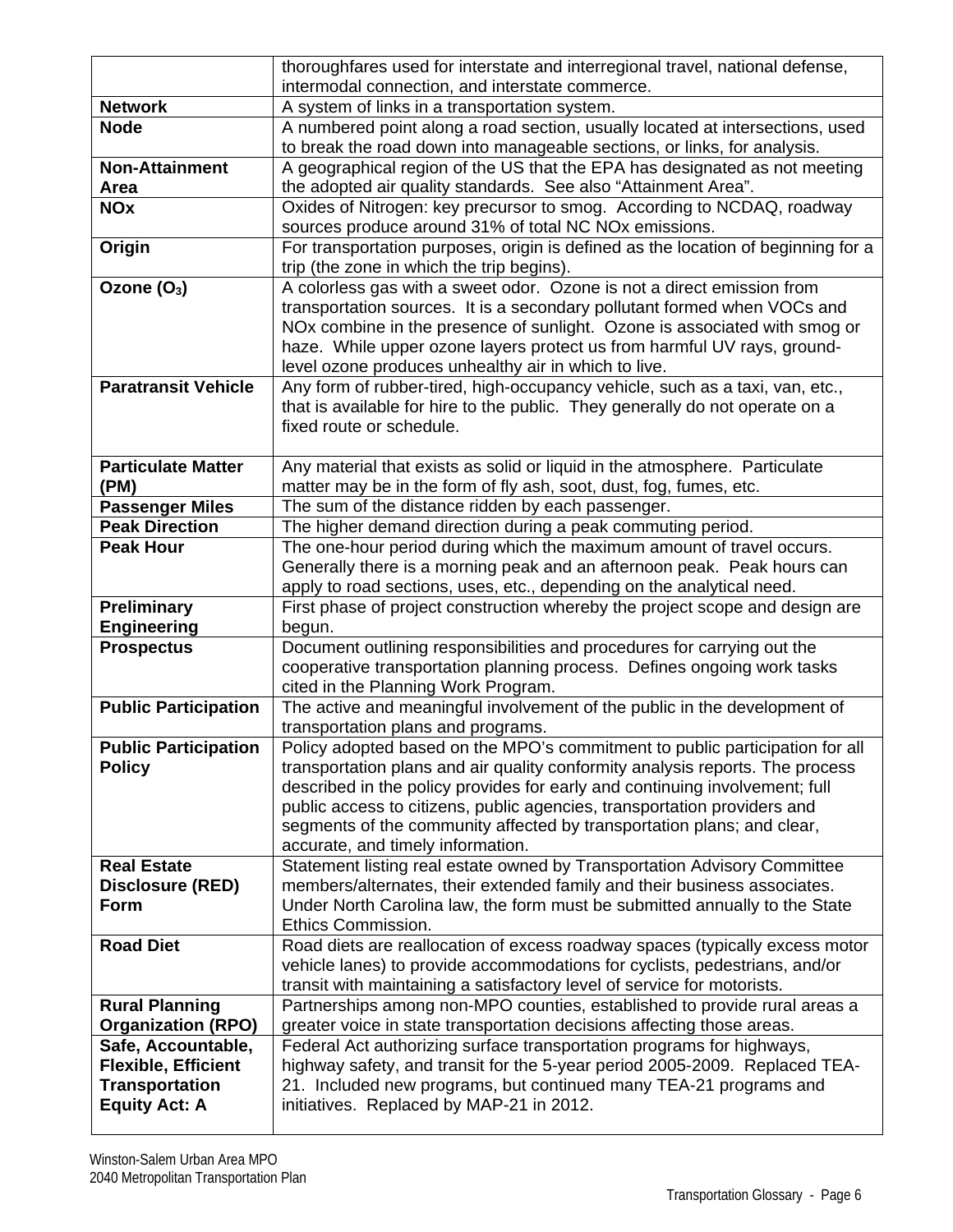| <b>Legacy for Users</b><br>(SAFETEA-LU)                           |                                                                                                                                                                                                                                                                                                                                                                                                                                                  |
|-------------------------------------------------------------------|--------------------------------------------------------------------------------------------------------------------------------------------------------------------------------------------------------------------------------------------------------------------------------------------------------------------------------------------------------------------------------------------------------------------------------------------------|
| <b>Safe Routes to</b><br><b>School (SRTS)</b>                     | A federally program that provides funding to elementary and middle schools to<br>study and improve conditions for bicycling and walking near those schools.<br>The program aims to increase the number of students who bike and walk to<br>school through improvements in infrastructure, education, encouragement,<br>and enforcement of applicable laws.                                                                                       |
| Section 104(f) PL                                                 | Funds distributed through the Federal Highway Administration (FHWA) for<br>transportation planning tasks.                                                                                                                                                                                                                                                                                                                                        |
| <b>Shared Lane</b><br><b>Marking or</b><br>"Sharrow"              | Pavement marking consists of a bicycle symbol with two chevrons above it in<br>locations where cyclists are being encouraged to ride, but there is not enough<br>room to install a bicycle lane. Alerts motorist about the presence of bicycles<br>and assists bicyclists with lane positioning.                                                                                                                                                 |
| Sidepath                                                          | A bicycle and pedestrian facility that parallels the roadway, but is separated<br>from it. A sidepath facility is similar to that of a greenway, while its location is<br>similar to that of a sidewalk.                                                                                                                                                                                                                                         |
| <b>SPOT Process</b>                                               | A project prioritization process developed the NCDOT Strategic Planning<br>Office of Transportation (SPOT) as part of the NCDOT's Transportation<br>Reform Process to assure professional, transparent and strategic decision<br>making for transportation projects. The process uses facts about pavement<br>condition, traffic congestion and road safety, as well as input from local<br>governments and NCDOT staff to determine priorities. |
| <b>Stakeholders</b>                                               | An individual or organization involved in or affected by a transportation<br>planning process.                                                                                                                                                                                                                                                                                                                                                   |
| <b>State</b><br>Implementation<br>Plan (SIP)                      | A plan mandated by the Clean Air Act that contains procedures to monitor,<br>control, maintain, and enforce compliance with the NAAQS. Includes<br>modeling analysis and demonstration that the air in an area will meet NAAQS.                                                                                                                                                                                                                  |
| <b>State Transport-</b><br>ation Improvement<br>Program (STIP)    | North Carolina's multiyear program of transportation projects that is<br>comprised of all the MPO's Transportation Improvement Programs (MTIPs).                                                                                                                                                                                                                                                                                                 |
| <b>Statement of</b><br><b>Economic Interest</b><br>(SEI)          | A statement disclosing financial interests, including assets, business interests<br>and sources of income. Under North Carolina law, Transportation Advisory<br>Committee members and alternates must annually submit an SEI along with a<br>Real Estate Disclosure (RED) form to the State Ethics Commission.                                                                                                                                   |
| <b>Street Connectivity</b>                                        | The directness of routes and the density of the connections in the road<br>network. A well-connected street system will have with multiple routes and<br>connections serving the same origins and destinations.                                                                                                                                                                                                                                  |
| Thoroughfare                                                      | Part of the roadway system serving as the principal network for through traffic<br>flow. Thoroughfares connect areas of principal traffic generation to other such<br>areas.                                                                                                                                                                                                                                                                     |
| <b>Traffic Analysis</b><br>Zone (TAZ)                             | A unit of geography most commonly used in conventional transportation<br>planning models. Conforms to US Census block geography for data analysis<br>purposes. Size of TAZs range, based on density of population or<br>employment.                                                                                                                                                                                                              |
| <b>Transportation</b><br><b>Control Measure</b><br>(TCM)          | Actions to adjust traffic patterns or reduce vehicle use to improve air quality<br>through reduced vehicular emissions. These may include HOV lanes,<br>ridesharing, telecommuting, biking, etc., that may be included in a SIP.                                                                                                                                                                                                                 |
| <b>Traffic Calming</b>                                            | Design techniques used to slow and control the flow of traffic and to increase<br>pedestrian safety in neighborhoods and other special focus areas.                                                                                                                                                                                                                                                                                              |
| <b>Transportation</b><br><b>Demand</b><br><b>Management (TDM)</b> | The application of strategies and policies to reduce travel demand (specifically<br>that of single-occupancy vehicles), or to redistribute travel demand in space or<br>in time.                                                                                                                                                                                                                                                                 |